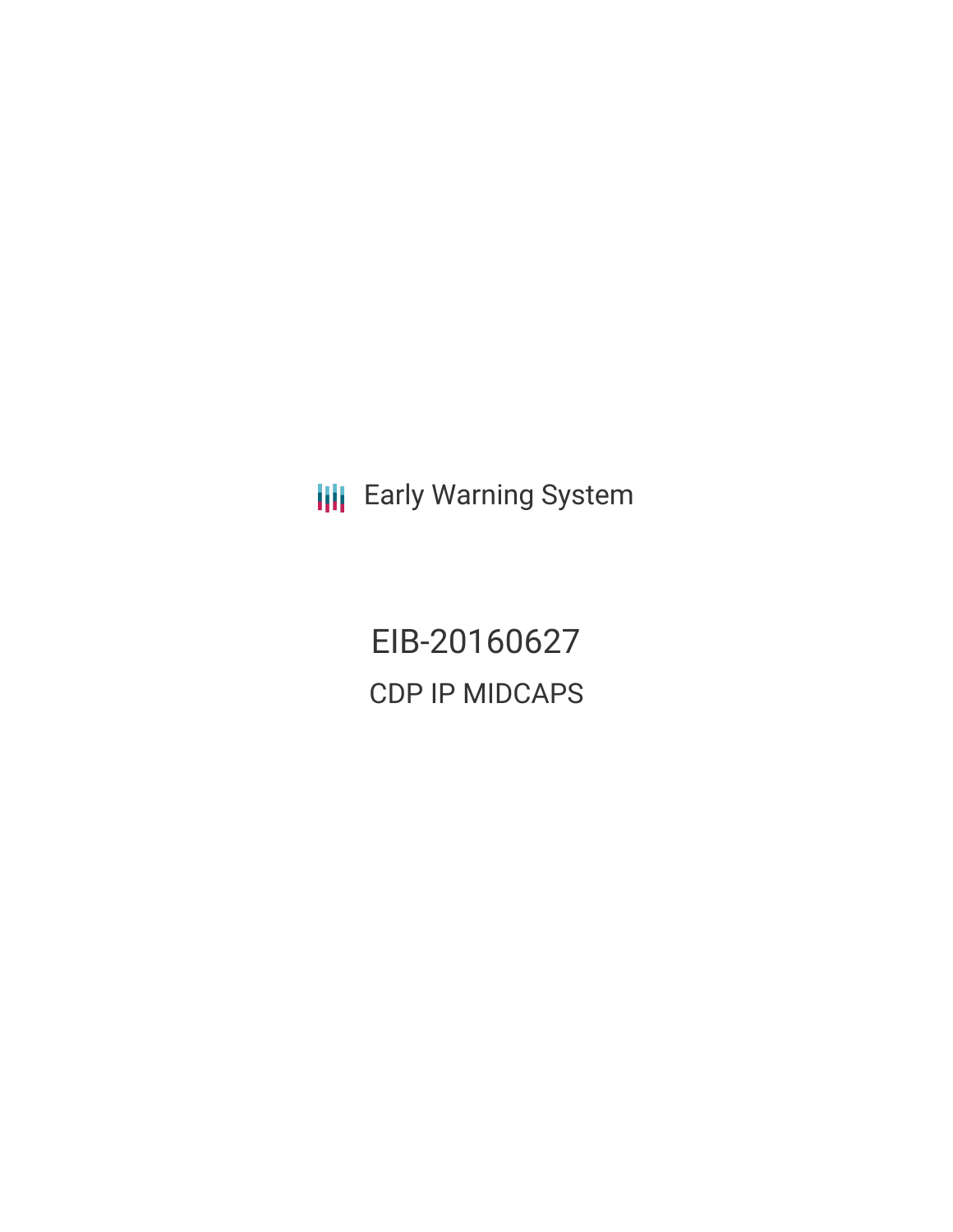# **Quick Facts**

| <b>Countries</b>               | Italy                           |
|--------------------------------|---------------------------------|
| <b>Financial Institutions</b>  | European Investment Bank (EIB)  |
| <b>Status</b>                  | Approved                        |
| <b>Bank Risk Rating</b>        | U                               |
| <b>Voting Date</b>             | 2017-12-15                      |
| <b>Borrower</b>                | Cassa Depositi e Prestiti (CDP) |
| <b>Sectors</b>                 | Finance                         |
| <b>Investment Type(s)</b>      | Loan                            |
| <b>Investment Amount (USD)</b> | \$318.17 million                |
| <b>Project Cost (USD)</b>      | \$742.13 million                |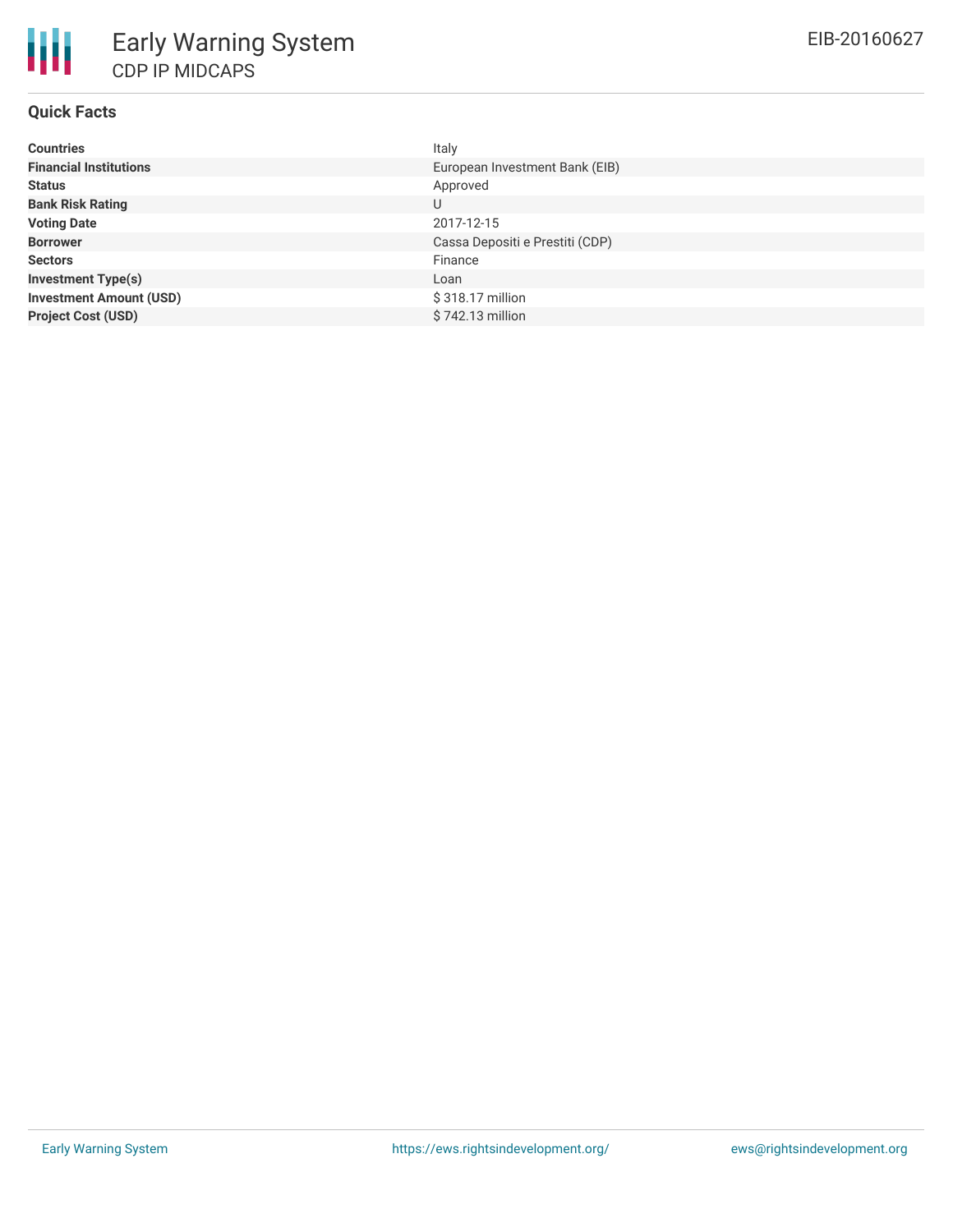

# **Project Description**

This project finances a risk-sharing investment platform promoted by Cassa Depositi e Prestiti (CDP), an Italian national bank. The investment platform provides various risk-sharing instruments to participating Italian financial institutions on portfolios of senior loans to small and medium-sized enterprises with large investment projects and mid-cap companies.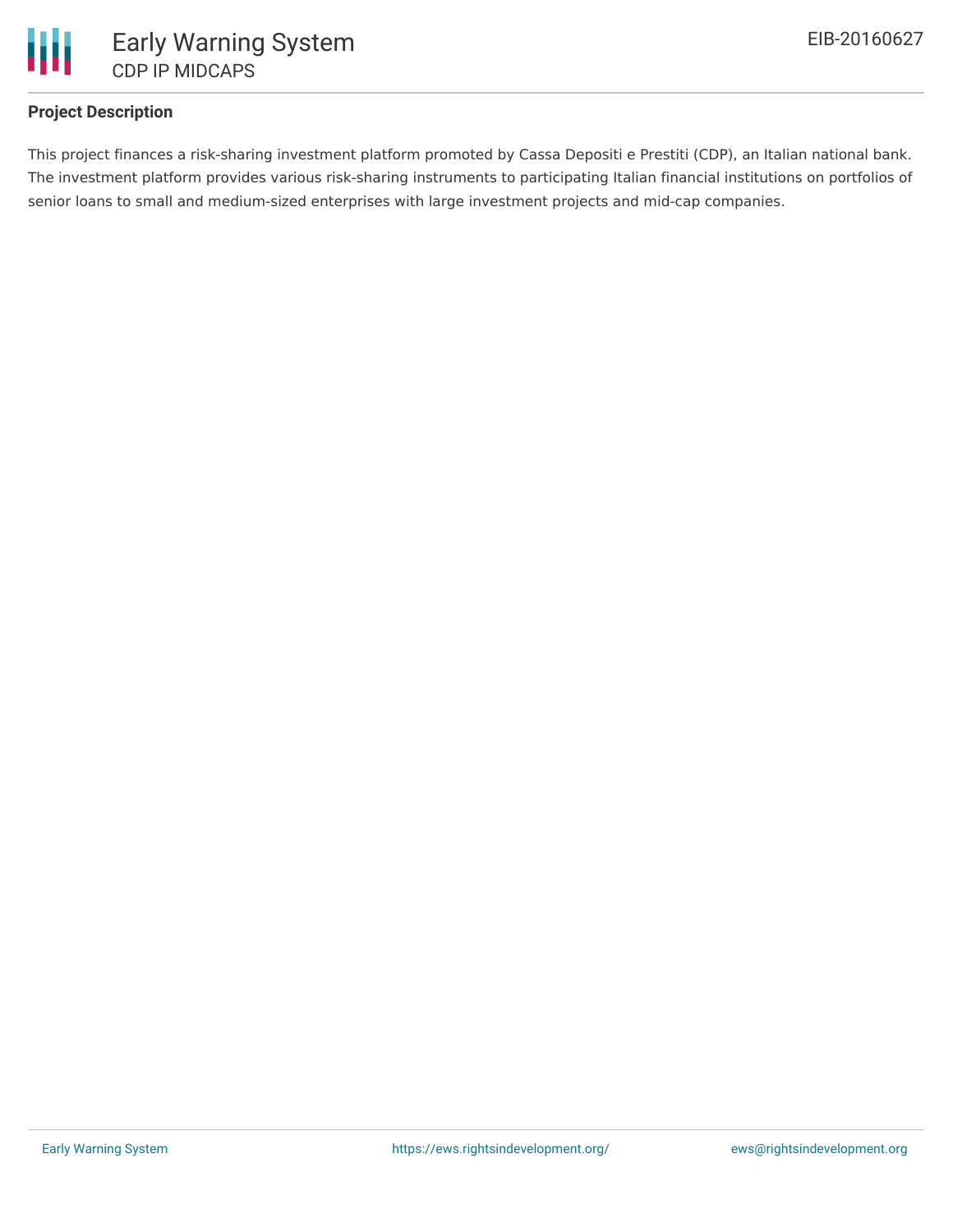# **Investment Description**

European Investment Bank (EIB)